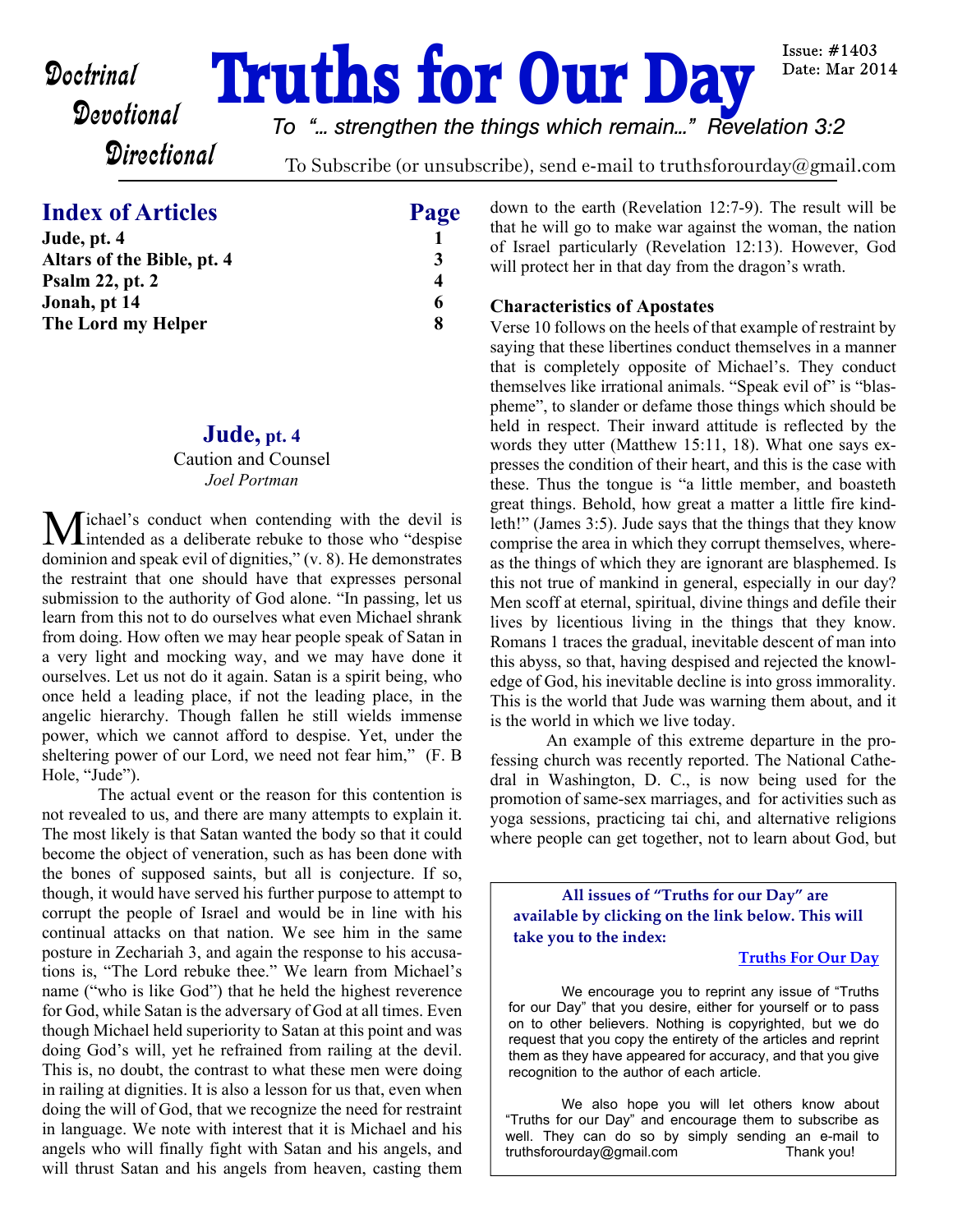rather to have a discussion of how to experience "the divine together in our own way." This may represent an extreme example of the conditions about which Jude warns and we may ask what this has to do with us? It is because this is the religious milieu in which we live and are called to bear witness, "in the midst of a crooked and perverse nation, among whom ye shine as lights in the world; holding forth the word of life. . ." (Philippians 2:15-16). Undiscerning Christians can easily be trapped and influenced by the gradual degeneration of this nature in doctrine and practice so that what is the world's "norm" can easily creep into assemblies as well.

 Despising Divine authority inevitably results in careless, irreverential practices, which lead into unrestrained living. It is striking how many times we are warned about this danger in God's Word. Such warnings are especially prevalent in second epistles that deal with last days. Peter speaks of believers who have "escaped the corruption that is in the world through lust," (2 Peter 1:4) and tells us that in view of God's coming judgment on the ungodly world, "what manner of persons ought ye to be in all holy conversation and godliness," (2 Peter 3:11). References could be multiplied, but we can see that the preserving factor that is essential is devotion to Christ and the fear of the Lord. Paul also warns the saints in 2 Timothy 3, as we see his depiction of such conditions in the last days. He offers the same preservation as does Jude, which is to continue in the things that he had learned and had seen in practice in the lives of others. So that in this verse, Jude teaches that men who have lost their reverence for divine things sink to the level of brute beasts in their behavior.

#### **"Woe" of God's Judgment**

Many prophets uttered their expressions of woe to the people when they had sinned and departed grievously from the Lord. Its occurrence in both the Old Testament and the New indicates that it is an expression of deep grief and despair along with denunciation. It would seem that its use by the prophets indicates their anticipation of certain judgment mingled with their genuine sorrow to see it approaching. The word shows us the faithfulness of God's prophets when called upon to deliver a message of denunciation against sin. It also demonstrates that prophets personally felt and were moved by the realization of what was soon to occur. One cannot, nor should, separate the prophets from their personal sensitivity to their message and its terrible implications. These men were, as Elijah, "subject to like passions as we are. . ." (James 5:17) and were not stolid messengers of God without personal feelings about the solemn results of their messages. Jeremiah is known as the "weeping prophet," because of his deep sensitivity to the terrible consequences that were coming on the people as a result of what he prophesied to them. This should also characterize those of any period who deliver a message from God to the people. Negative ministry is necessary at times and should not be despised, but it should also be spoken with love for those to whom it is being expressed (Ephesians 4:15). It is said of George Whitefield, that he often preached the warning message of the gospel with tears as he was aware of the dangerous position of the lost. (Robert Murray M'Cheyne). The Lord Himself wept over the city of Jerusalem as He pronounced its doom in Luke 19:41, so we have the perfect example in His loving attitude and invitation to the condemned city. We should be marked by the same faithfulness and tenderness when speaking of those who are lost, even when they are marked by rejection of the truth, such as these were.

 Alford points out that their departure is more serious because, as Jude says, they have determined to follow examples of ungodly men from the past, men who were marked by apostasy and subsequently were destroyed. Different suggestions have been made about these three examples, but it seems clear that Jude includes Cain, because even as he demonstrated unbelief by intruding into spiritual acts, so were these marked by the same characteristic. Cain knew the pattern that God had set, yet though Abel offered his sacrifice "by faith," Cain chose to reject that means of approach and come before God with a gift offering that wasn't what God had desired. It is also true that his offering lacked the essential blood of sacrifice (though not mentioned), and this seems to indicate that these men were of the same vein, failing to realize the essentiality of the sacrificial work of Christ to provide approach unto God. Religious men, through unbelief in God's Word, fail to realize that His work is the only means for men to come to God. As a result, they substitute what is suitable to them in its place, whether religious ceremony, works, or other activities, and are rejected the same as he was. Theirs is a False Religion that is against the Way of Christ. Cain is also mentioned as a warning in 1 John 3:12.

 In referring to the "way of Balaam," Jude is speaking of an example of an unbeliever seeking to function in a prophetic role. He is referred to three times in the New Testament: in 2 Peter 2:15, we read of the "way of Balaam," which is the course of his greedy life as he lived to make financial gain of the prophetic office. Here we read of the "error of Balaam," which seems to be that he assumed that God would have to curse such a sinful people. His error also was that he presumed to function as one who represented God before people, yet lived an ungodly life. This was true of these Jude writes about. In Revelation 2:14, we are reminded of the "doctrine of Balaam," which was to seek to bring God's judgment on Israel by causing them to intermingle with the ungodly and thus to sin. These men were of the same nature, and like Balaam, who perished with the enemies of Jehovah, these would also.

 The climax of their unbelieving course would be reached in acts like Korah, who rose in rebellion against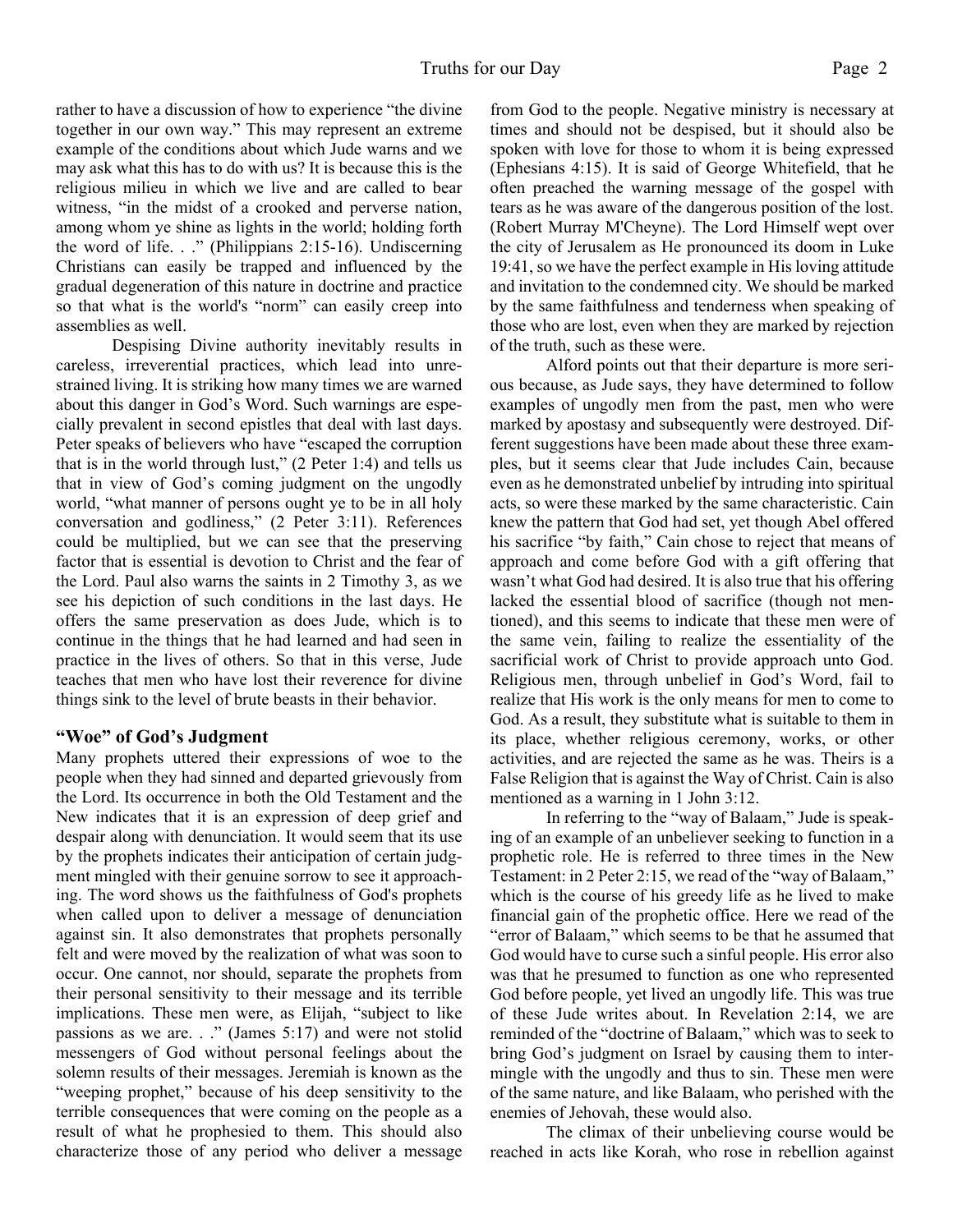divinely instituted authority in Israel and led others with him to disrupt the harmony of the camp. These, in like manner, were characterized by rejecting the Authority of Christ, and by seeking to seduce others to follow them as well. The unbelief of these men would eventually result in their open defiance of the authority of Christ, and thus they would cause ruin to themselves, and also to those who followed them.

#### **Graphic Description of Apostates**

Like James, Jude's epistle is marked by vivid and forceful descriptive language. In verse 12-13, he uses eight pictorial illustrations from nature to tell us something about their deeds and their awful effects on the saints. He speaks of

**1.Their Danger**. They, like reefs, are hidden and harmful. He is speaking of that which is under the surface, uncharted, so unknown. These, mixing with the saints, could cause shipwreck by their subtle influence.

**2.Their Dissoluteness**. They are like selfish shepherds, who "feed, or shepherd" themselves without fear. At their feasts and gatherings, they would cause most harm.

**3.Their Dryness**. They give no spiritual refreshment, as clouds from which one would expect moisture, but despite appearance, they can give nothing to meet the need.

**4.Their Deadness.** Like autumn trees with no fruit, useless to function for good. These have no ability to feed or satisfy needs of the soul of believers.

**5.Their Destitution**. They are twice-dead, first because they were unregenerate, and also because they were apostate.

**6.Their Distress.** Constantly agitated, restless like the waves of the sea. Every movement was only bringing up refuse of ungodliness and shameful things

**7.Their Direction**. Like stars out of their courses, no purpose or pathway defined. They may appear briefly, and then go into darkness.

**8.Their Destiny**. Eternal judgment in the blackness of eternal suffering is their destiny and they deserve to be there.

 What a description of the complete depravity of the condition of these, who even as they were masquerading as godly men among the saints, were doomed as a result of their determined rejection of God, His Word and His Son.

 These men were a complete contrast with the saints, as Jude has addressed them already in the epistle. And such they should be, for Jude is writing to preserve and strengthen the ones who were "beloved" of God and faithful to Him who had saved them. May we also display a like expression of exercise to remain faithful to our blessed Lord during His absence, serving in view of the moment of His return so as to be found faithful whenever He appears.

*(continued)*

What is it to obey the Gospel, but to believe the Gospel? Unbelief says, "I will not receive Christ as a gift from God." Faith, on the contrary, says, "I want Christ in His fullness; my pinching poverty makes me glad of so rich and all-sufficient a Savior."

*R. C. Chapman*

#### **Altars of the Bible, pt. 4**

The Spiritual Altar *Alcímedes Velasco* Translated from "La Sana Doctrina," #295

The portion that we desire to look at in this study related<br>to the Altar is found in Hebrews 13:9-16. In this pashe portion that we desire to look at in this study related sage the Levitical sacrifices are contrasted with the perfect expiation that we have in Christ when He laid down His life at the "altar of the cross." In the middle of the ceremonial context of the passage, the author of the epistle declares emphatically, "We have an altar . . . (Hebrews 13:9), and we will consider some of the points with respect to:

#### **1. The Heavenly Provision**

All of that ritual was only a shadow of that which was to come. In the coming of the Lord to give His life for us, we have a reality to which that was pointing. He is the Lamb of God, that takes away the sin of the world. This has been clearly identified to us as the altar. Hebrews 13:13 shows, "Let us go forth, therefore, unto Him without the camp, bearing His reproach." We go forth to Him, to His rejected Person, in the place where He went forth to bearing His cross. The word that is translated "altar," literally means, "place of sacrifice," but here the language is figurative; it means the place where the victim was offered, in place of the sacrifice itself. This rhetorical figure is known as a synecdoche. For example, the Lord said, "This cup is the new covenant in my blood that is shed for you," (Luke 22:20). Here He uses the vessel for its contents.

 The author emphasizes, "We have an altar, whereof they have no right to eat which serve the tabernacle." In order to enjoy the blessing of redemption that the death of Christ brings, one has to completely leave that past system. Those who continue to seek salvation by observing the deeds of the law are doing something that is contrary to the grace that brings salvation.

 Sadly, some of those Hebrews that had left that sensory worship to follow the spiritual and heavenly reality,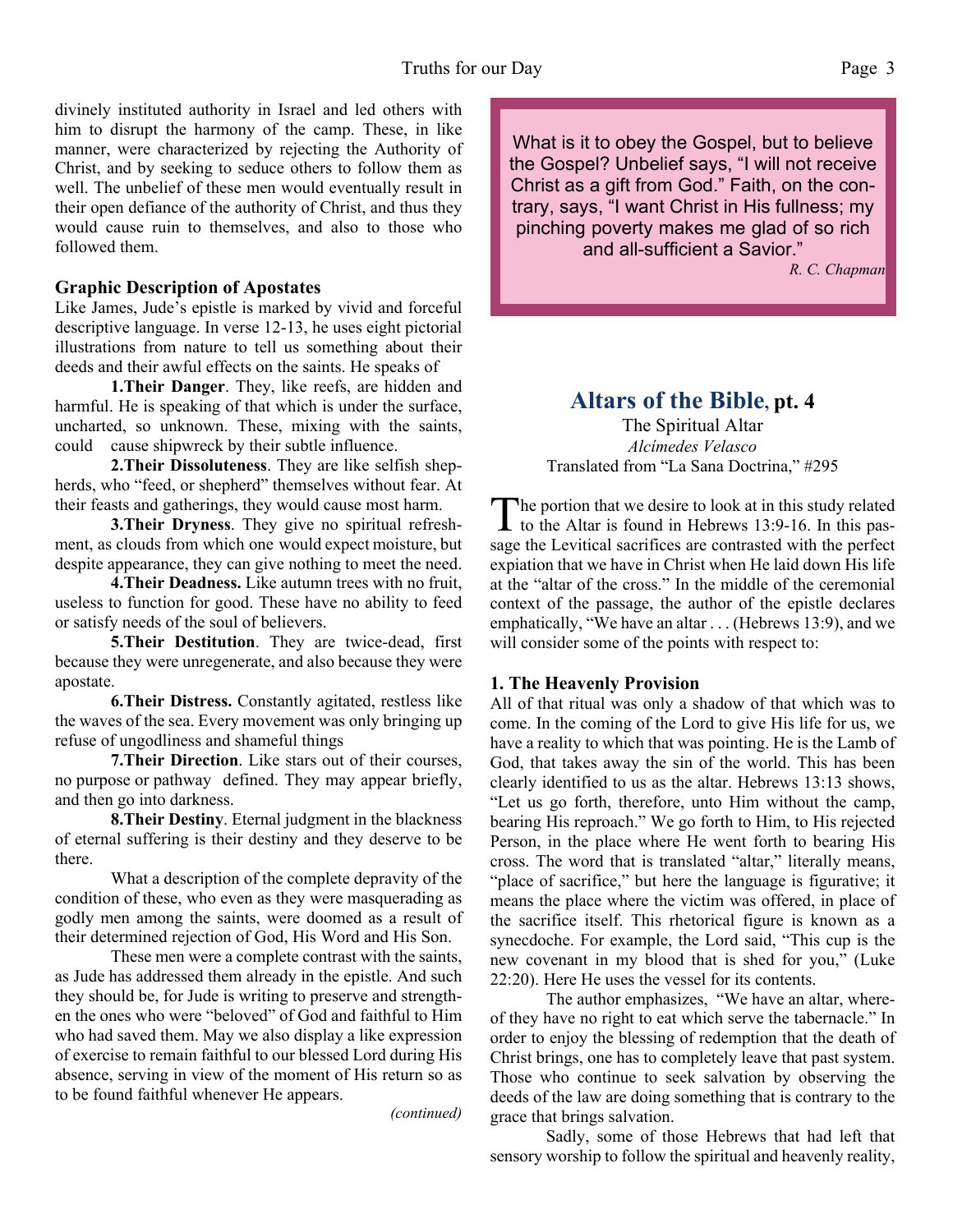under strong pressure were returning again to Judaism. To those, the author says, "Be not carried about with divers and strange doctrines. For it is a good thing that the heart be established with grace; not with meats, which have not profited them that have been occupied therein." (Hebrews 13:9) "For the kingdom of God is not meat and drink; but righteousness, and peace, and joy in the Holy Ghost," (Romans 14:17).

#### **2. Spiritual and Moral Separation**

In this context, the author employs figures from the Old Testament in order to illustrate the position that one occupies who identifies himself with Christ in the outside place.

 The first illustration is taken from the Day of Atonement and the offering for sin outside the camp. In the ritual of that day we read, "And the bullock for the sin offering, and the goat for the sin offering, whose blood was brought in to make atonement in the holy place, shall one carry forth without the camp; and they shall burn in the fire their skins, and their flesh, and their dung." (Leviticus 16:27). In his argument, the author utilizes these lessons in order to enforce the necessity of going forth unto Him without the camp; already in verses 11 to 13 of this chapter, we are exhorted to identify ourselves with the Lord and His expiatory sacrifice.

 The second illustration is found in Exodus 33:7, where we read, " And Moses took the tabernacle, and pitched it without the camp, afar off from the camp, and called it the Tabernacle of the congregation." The context of the passage in the golden calf and their idolatry. Moses had gone up the mount to receive the Law of God. The people, seeing that Moses delayed to return, said, "Up, make us gods, which shall go before us. . ." Aaron made the calf, built an altar, and proclaimed a feast unto the Lord. In this system that Aaron created, there wasn't a sin offering. They rejoiced carnally with that ritual. This would equal the religious world in our day; those sacrifices speak of the cross in one sense; the feast would be somewhat like the distorted Supper; their careless enjoyment is like the music of the denominational world, but it all lacks the reality of the sin offering.

God said to Moses, ". . . Thy people. . . have corrupted themselves," (Exodus 32:7). Moses also was very clear with respect to that deception: He put himself at the entrance of the camp and said, "Who is on the LORD'S side? let him come unto me. And all the sons of Levi gathered themselves together unto him," (Exodus 32:26). The message for us today is that we should separate ourselves from every religious corruption and identify ourselves with Him outside the camp.

 The third illustration that corresponds with going out to Him, outside the camp bearing His reproach, is exemplified by David in his rejection. Being the true, anointed king, Saul persecuted him. The Bible says, "David

therefore departed thence, and escaped to the cave Adullam: and when his brethren and all his father's house heard it, they went down thither to him. And every one that was in distress, and every one that was in debt, and every one that was discontented, gathered themselves unto him;" (1 Samuel 22:1-2).

 David in the cave with his men is a figure of what is an assembly. The cave has no attraction to the flesh. Those men were the off-scouring of the earth. They illustrate a man in his sins; like those men, we come to our heavenly David for salvation. The great thing of that place was that David was there as their captain.

 David had a dear friend who was called Jonathon, but he never took part in that rejection in Adullam. The soul of Jonathan remained attached to the soul of David. He recognized him as the anointed king, made a covenant with him, but wasn't identified with his friend in that place.

 Many in our day are like Jonathan; they are surely saved, but they fear to pay the price. How sad it is that they deprive themselves now of the joy of knowing that they are in the correct place! And later at the Judgment Seat of Christ not to receive the complete reward! Jonathan could have avoided his tragic death in Mount Gilboa if he had stayed with David in Adullam.

 The fourth illustration is linked with the previous one, and you need to see it joined with verse 14 of Hebrews 13. "For here have we no continuing city, but we seek one to come." This emphasizes the recompense that those receive who identify themselves with Him in His rejection. The men of David in Adullam no had a permanent city, but when David reigned in Hebron, they shared with him in the glory of his reign. It is written, "And his men that were with him did David bring up, every man with his household: and they dwelt in the cities of Hebron," (2 Samuel 2:3). This is a lesson for us; "If we suffer with Him, we shall also reign with Him,"  $(2$  Timothy 2:12).

#### **3. The Priestly Practice**

Verse 10 speaks of those that serve the ritual altar. This portion deals with the double aspect of the service of a believer as priest, occupying himself with Christ, our spiritual altar. The holy priesthood enters into the sanctuary to worship, and the royal priesthood goes forth to men in testimony. The apostle Peter deals with the first priesthood: "To whom coming, as unto a living stone, disallowed indeed of men, but chosen of God, and precious, Ye also, as lively stones, are built up a spiritual house, an holy priesthood, to offer up spiritual sacrifices, acceptable to God by Jesus Christ." (1 Peter 2:4-5). This portion we are studying says, "By him therefore let us offer the sacrifice of praise to God continually, that is, the fruit of our lips giving thanks to his name," (Hebrews 13:15).

 But the passage deals with the royal priesthood, in a very practical ministry, offering outside the camp. " But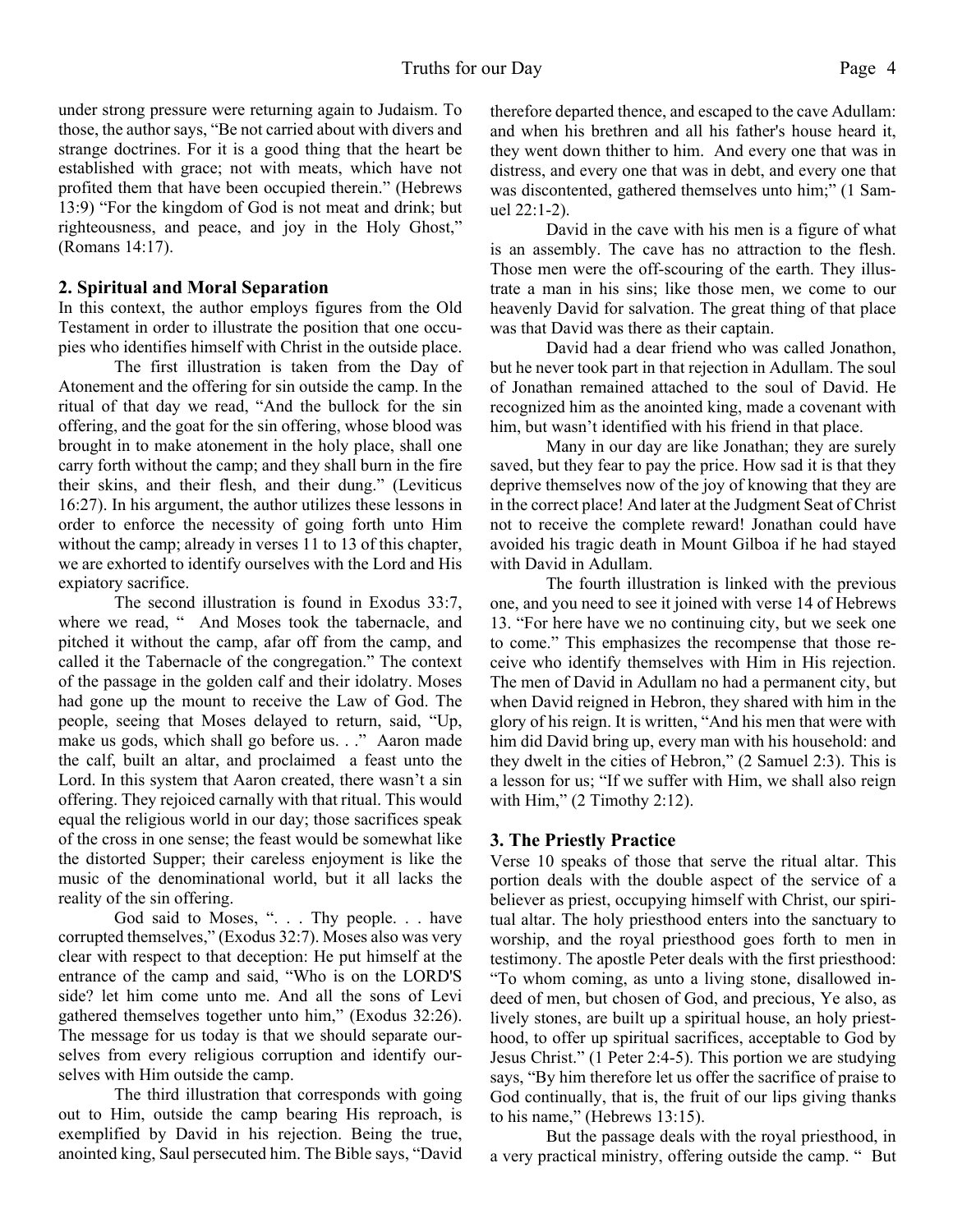to do good and to communicate forget not: for with such sacrifices God is well pleased," (Hebrews 13:15). Oh, that we might serve the Lord, exercising ourselves in view of this double purpose!

He who most walks in fellowship with God has the deepest and truest apprehension of Christ. Such a one will love to consider how He who was in the form of God, emptied Himself of His state of pure equality with God; how the Word made flesh, at every step of His humiliation, above all on the Cross, made manifest His glory. Of all the works of God, redemption is the greatest. It is only in the Cross of our Lord Jesus Christ that the perfections of God are fully manifested; and of that Cross we can have no true understanding, save by the Holy Scriptures and by the Holy Spirit of God.

R. C. Chapman

### **The Gospel According to David, Psalm 22, pt. 2**

*Robert Surgenor*

 $\sum f$ hy is it that we see so little weeping at the Lord's supper? Could it be because we have not entered very deeply into the sufferings of our blessed Lord?

 When people are dying, their minds very often become confused and clouded. Not so with the Lord, for He was never a dying man when on the cross. His life was not slowly ebbing away, as with us poor mortals. No! No! He was fully aware of everything when paying our great debt of sin. As stated before, I believe that He was rehearsing this very Psalm in His mind while nailed to the cross. True Christ died, but He was never in a state of dying. Consider His words to Pilate; "I lay down My life, that I might take it again. No man taketh it from Me, but I lay it down of Myself. I have power to lay it down, and I have power to take it again" (Jn 10:17-18). Our Lord had full control on the cross, blessed be His name.

#### **Acknowledgement of God's holiness, and the previous deliverances of Israel - vs 3–5**

"But Thou art holy, O Thou that inhabitest the praises of Israel. Our fathers trusted in Thee: they trusted, and Thou didst deliver them. They cried unto Thee, and were delivered: they trusted in Thee, and were not confounded."

 The Son is presenting to His God the fact that when Israel cried unto Him, He heard. Six times over in the Book of Judges you will read of Israel crying unto the Lord for deliverance, and in every instance God responded to their cry by bringing deliverance. That is why Israel praised God, it was because He heard them and delivered them. Is that not why we praise God? We praise Him for our great deliverance, through the work of His Son on the cross, but Jesus found no deliverance as our sins were being dealt with in His own body. As verse two indicates, His cry for help was unceasing, for that is the meaning of those words, "I cry in the daytime…and in the night season." Yet, at that point, no answer. The heavens were silent! Some have thought that perhaps the "night season," also embraced the dark hours as He lay prostate on the ground in Gethsemane.

#### **Man's estimation of Him - vs. 6**

"But I am a worm, and no man; a reproach of men, and despised of the people."

 The word "worm" is elwt towla. It is translated "scarlet" 34 times, "worm" 8 times, and then "crimson" once, in Isaiah 1:18. The means of procuring scarlet dye was procured from the dead body of the little towla moth after it died, thus the words "scarlet," and "crimson" are associated with it.

 Before laying its eggs, this little creature would attach itself to the bark of a tree. It would then lay its eggs and die. The body of the dead moth would protect the eggs in their primary development of growth, until they were able to move out on their own. Later, dye-makers would collect the dead bodies of these worms to extract the red substance they contained, to produce scarlet dye for fabrics.

 Like the offspring of the towla moth, protected beneath the dead body of the one that gave them life, so we, through the death of our Lord are eternally protected through His death for us at Calvary.

 He was "a reproach of men." That is, mankind taunted and scorned Him. This was especially seen in the religious leaders of Israel, the people He came to save. They hated Him without a cause, ridiculing Him and blaspheming His name. He was "despised of the people." They held Him in utter contempt. He was despicable in their eyes. He moved about doing good and healing those that were oppressed of the devil, yet they looked upon Him as vile and worthless. Can you picture the heart of our Lord over the attitude of people that He loved? If ever the longsuffering of God was displayed, it was seen in the lovely Man of Calvary. As the scripture states in First Corinthians 13:4- 5,7; "Charity suffereth long, and is kind;…is not easily provoked, thinketh no evil;…beareth all things,…endureth all things." If charity (love) was ever personified in its fullest degree, it was in our blessed Lord. If the Spirit of Christ fully dwells in us, we will find no problem fulfilling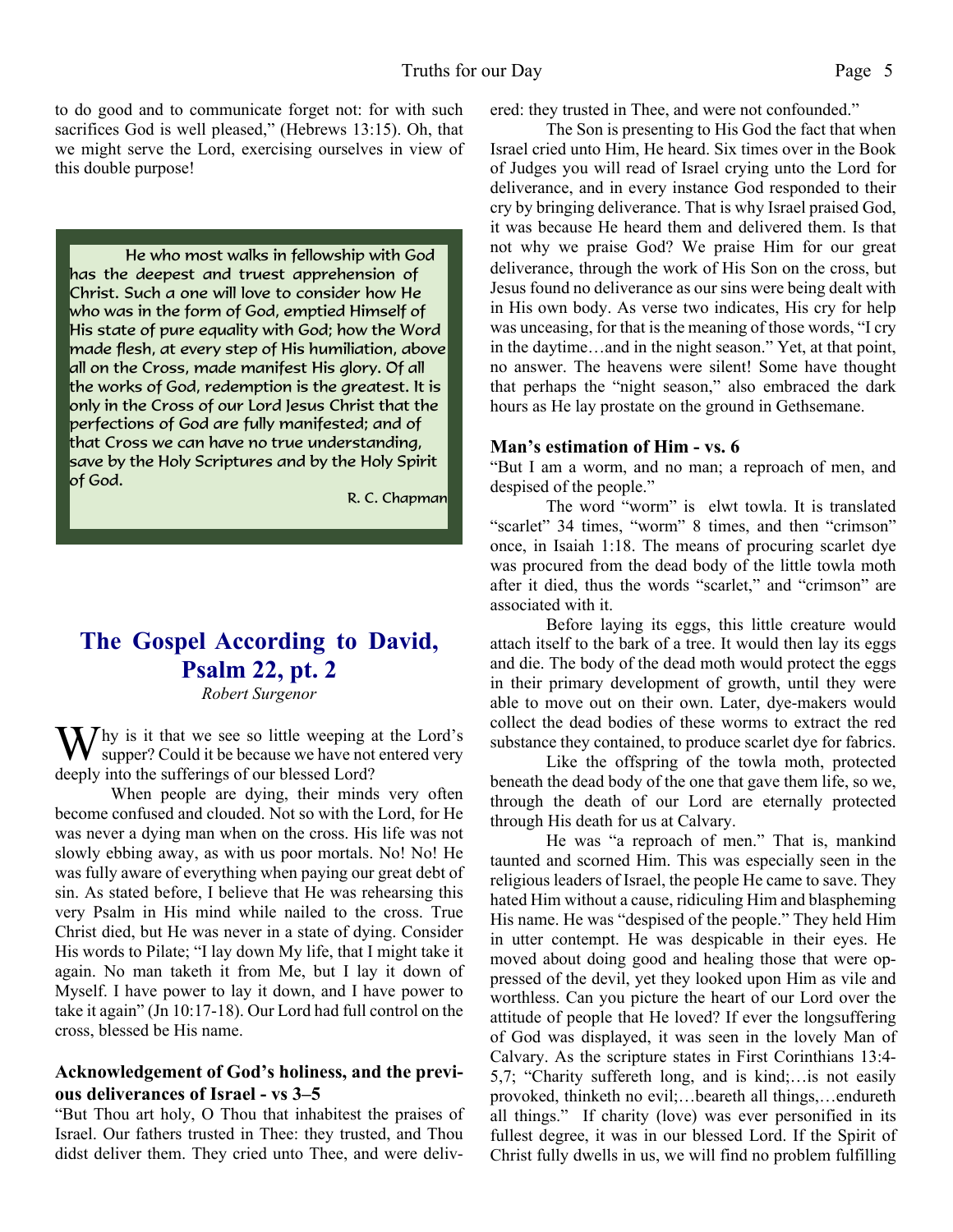the following injunction; "Love your enemies, bless them that curse you, do good to them that hate you, and pray for them which despitefully use you, and persecute you" (Matt. 5:44). Christ was so different from others, and so shall we be if we are imitators of Him.

#### **Unspoken Contempt - vs 7**

"All they that see Me laugh Me to scorn: they shoot out the lip, they shake the head, saying,"

 They had Him in derision. He was laughed at, abused and scorned. This was demonstrated by the shooting out of their lower lip and wagging their heads. Jews were very apt at this behavior. It seems that they were actually skilled in it. It was prophetically said of Him; "Reproach hath broken My heart; and I am full of heaviness: and I looked for some to take pity, but there was none; and for comforters, but I found none" (Psalm 69:20).

> "Oh so lonely, broken hearted, View Him on that cruel tree. Can thine eye remain unmelted, Seeing that it was for thee?"

This reveals that the Man of sorrows had human feelings like the rest of us. He was not only God, but He was also truly human. He hungered, thirsted, was weary, needing sleep, and He had a very tender heart. His impeccable humanity has fitted Him for His priesthood, for being here amongst men He knew what it was to be "touched with the feeling of our infirmities," being "in all points tempted like as we are, yet without sin" (Hebrews 4:15).

#### **Spoken Ridicule - vs. 8**

"He trusted on the LORD that He would deliver Him: let Him deliver Him, seeing He delighted in Him."

 It is amazing, that over 1,000 years later, the same actions, and almost the same words were uttered at Calvary. "And they that passed by reviled Him, wagging their heads …The chief priests mocking Him, with the scribes and elders, said, He saved others; Himself He cannot save. If He be the King of Israel, let Him now come down from the cross, and we will believe Him. He trusted in God; let Him deliver Him now, if He will have Him: for He said, I am the Son of God. The thieves also, which were crucified with Him, cast the same in His teeth" (Matthew 27:39, 41–44).

> "Jesus bruised and put to shame, Tells us all Jehovah's name. God is love we surely know, By the Saviour's depth of woe."

 They were finding fault with Jesus, for they thought that if God so delighted in Him, as He claimed, why then was He in such a helpless and forsaken state. Surely if He was the beloved One of God, then the God and Father of Abraham, Isaac, and Jacob, would certainly intervene and rescue Him from the tree. The fact that God had forsaken Him conveyed to their darkened minds that Jesus was an impostor.

**His Total Awareness and Dependence on God – vs. 9–10** "But Thou art He that took Me out of the womb: thou didst make Me hope when I was upon My mother's breasts. I was cast upon Thee from the womb: thou art My God from My mother's belly."

 Begotten of the Holy Ghost, our Lord was carefully watched over by His God when brought forth by Mary. Even though Joseph and Mary were poor and far away from friends and home, the cherishing hand of God was seen in the safe delivery of the mother, and the happy birth of the child. Christ brings this before His God at the point of His intense sufferings. He thinks upon the mercies of God in His infancy, and His younger years. From the day of His birth, the Lord was well aware of who He was, and His eternal relationship with His Father. I once read a book by theologians discussing when they thought that Jesus realized that He was the Messiah. Such foolishness! Such utter ignorance! He never had to "learn" who He was. He was always well aware of His Godhead.

 Truly, there was a special providence which preserved our Lord's infant days from the fury of Herod, the dangers of traveling, and the ills of poverty, and the Saviour was fully aware of God's actions for His safety.

 When the Lord was assailed with the bitter taunts of His enemies, the only effect that it had was to lead Him to make a direct appeal to His Father. That appeal could be paraphrased in these words. "I am now brought as a man to My last extremity. It is said that God disowns me; but it cannot be so. My first moment of existence He tenderly cared for. When I could not even ask for, or think of His kindness, He bestowed it upon me. If, of His mere good pleasure He brought me into life at first, He will surely not forsake Me when I am departing out of it. In opposition, therefore, to all their taunts, I can and I will appeal to Himself. Mine enemies declare, O God, that Thou hast cast Me off, but Thou art He that took Me out of the womb. They affirm that I do not, and need not trust in Thee; but Thou didst make Me hope (or, kept Me in safety) when I was upon My mother's breasts. They insinuate that Thou wilt not acknowledge Me as Thy Son; but I was cast upon Thee from the womb; thou art My God from My mother's belly" (John Stevenson).

*(continued)*

**Men often attempt by the light of reason to discover the mysteries of eternity. They might as well hold up a candle to the stars.**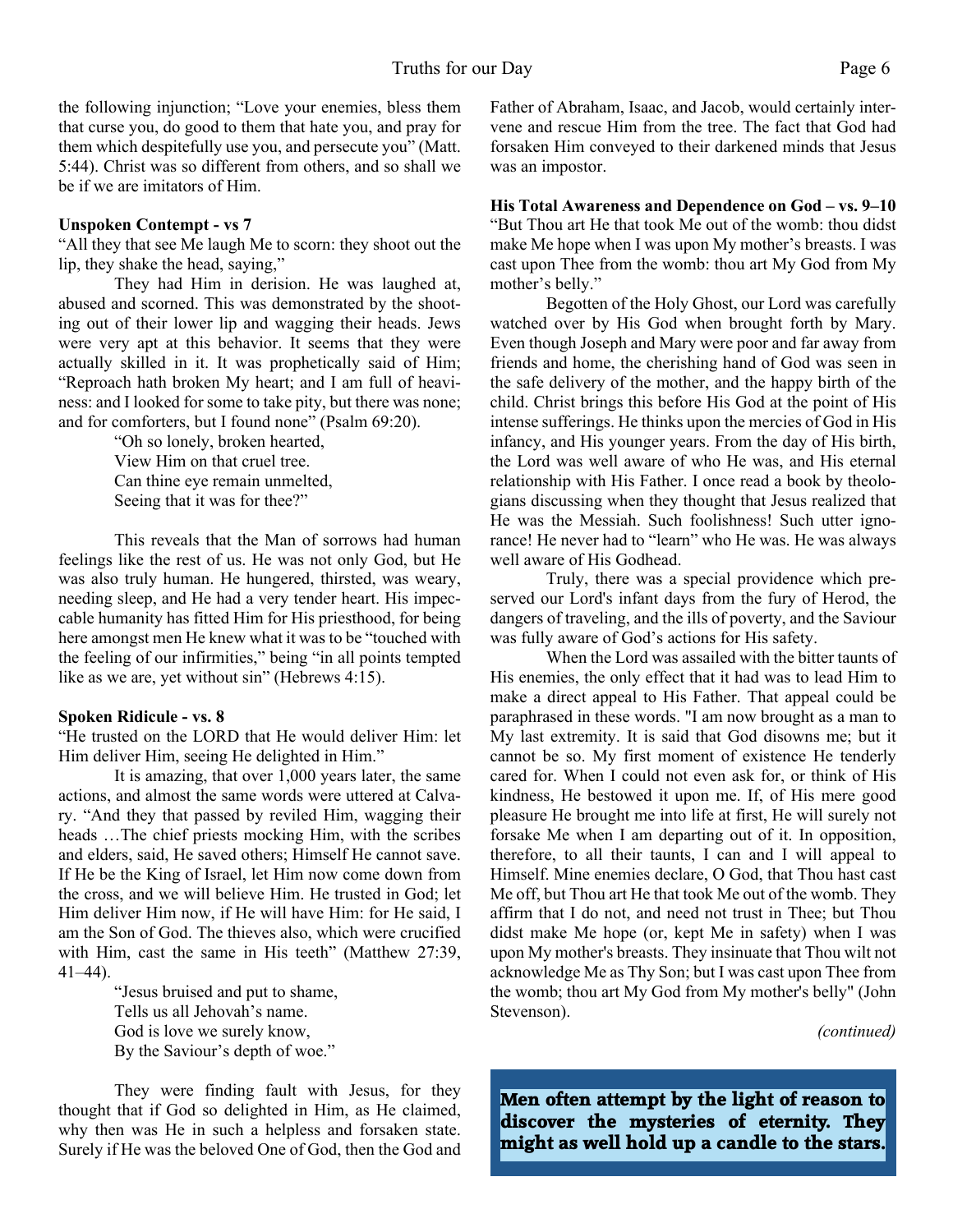#### **Jonah, Part 14**

*Steve Walvatne*

#### **The Madness**

"But it displeased Jonah exceedingly, and he was very angry…Then said the Lord, Doest thou well to be angry?"  $(4:1, 4)$ .

**N** othing in Jonah 3 prepared us for chapter 4. At its conclusion everything seemed right. Jonah obediently conclusion everything seemed right. Jonah obediently warned Nineveh and the entire city was spared, illustrating how "The Lord taketh pleasure in them that fear Him, in those that hope in His mercy" (Psalm 147:11).

But alas! the high note closing chapter 3, isn't the final note in Jonah's prophecy. There remains one more refrain and we're startled not only at its story, but at the abrupt way in which it closes. We go from mercy to madness in a moment, revealing how foul and fickle flesh can be, even in a prophet. Men would hide what's here; the Lord, however, exposes it for our learning (Romans 15:4). We'll consider verses 1-4 under the following headings,

1.Jonah's Passion: Verse 1 2.Jonah's Prayer: Verse 2 3.Jonah's Plea: Verse 3 4.Jehovah's Probe: Verse 4

#### **Jonah's Passion**

"But it displeased Jonah exceedingly, and he was very angry." Nineveh's forty-day grace period ended with Jonah watching for signs of the Assyrian capital's demise. But there were none – no smoke, no tremors, no shrieks. All remained as before and this "displeased Jonah exceedingly." His displeasure turned to rage – "he was very angry" – causing words to be said and deeds to be done that might otherwise have been avoided. And, as so often happens when passions flare, the prophet's temper was kindled against the God that so graciously had called and fitted him for service.

But why would a preacher erupt when the sinners he warned turned to God? Why the "displeasure" or "vexation"? We couldn't detect it from his preaching in chapter 3, yet deep down, he must have harbored some ill feeling that only surfaced when mercy was granted the Ninevites. That lingering resentment had to be judged if Jonah would serve righteously. Its painful disclosure is recorded, not to humiliate the prophet, but serve as a warning. Explanations for Jonah's anger generally fit into one of the following three categories or into a combination of the three:

> (1) DEVOTIONAL REASONS, (2) PERSONAL REASONS, or (3) NATIONAL REASONS.

#### **Devotional Reasons**

This explanation alleges that Jonah's passion sprang from devotion to God – that he feared Jehovah's name would be ridiculed and dishonored once others discovered His pronouncement hadn't materialized. Hugh Martin espoused this view, saying, "It was not [Jonah's] own honor merely, nor chiefly, nor indeed at all, that Jonah cared for…but the contempt likely to fall on himself as a prophet, he saw would fall on the honor of the Lord who had sent him…" (The Prophet Jonah: His Character and Mission to Nineveh). John Calvin, likewise believed, "that a concern for the glory of God held the first place in [Jonah's] soul…Jonah…could not bear that the name of God should be exposed to the reproaches of the Gentiles…" (Calvin's Commentaries: vol. 14).

#### **Personal Reasons**

The thought here is that Jonah was angered out of a fear that his own reputation would be damaged since the warning of judgment wasn't fulfilled. W.W. Fereday marveled that Jonah "would have preferred the whole population of a vast city to perish than that his own reputation as a prophet should suffer" (Jonah and Balaam). And J.R. Stevenson believed, "Had God kept His word and destroyed the city, [Jonah] would have loomed as a great national hero, but now, how would he ever dare to lift his head again?" (Jonah). Oh wicked pride! How it's contaminated the most sacred of duties and stymied the best of men! Only God's Perfect Servant was uninfluenced by it, for He was impeccable. "Not my will, but Thine, be done" (Luke 22:42), was His unwavering motive.

#### **National Reasons**

This last explanation insists Jonah was angry on behalf of Israel. Two thoughts prevail here. Some think Jonah was incensed that Israel's sworn enemy was spared. "He is angry, not at the baffling of his word, but at God's forbearance with the foes and tyrants of Israel" (G.A. Smith: The Expositor's Bible, The Minor Prophets). Said Albert Barnes, "It seems more likely that it was mistaken patriotism, which idolized the wellbeing of his own and God's people, and desired that its enemy, the appointed instrument of its chastisement, should be itself destroyed" (Barnes Notes on the Old Testament). Others, however, feel Jonah flared because his erring brethren had missed a valuable lesson regarding God's hatred of sin. Patrick Fairbairn believed Jonah thought "that at last he was to obtain that very example of severity which he had conceived to be so needful…and that, from witnessing this awful display of judgment, he would go back to resume his labors among his own people, with such an argument as he never had before…to persuade their return from sin to the love and service of God" (Jonah: His Life, Character, and Mission). "In a paradoxical way," mused Jim Flanigan, "the success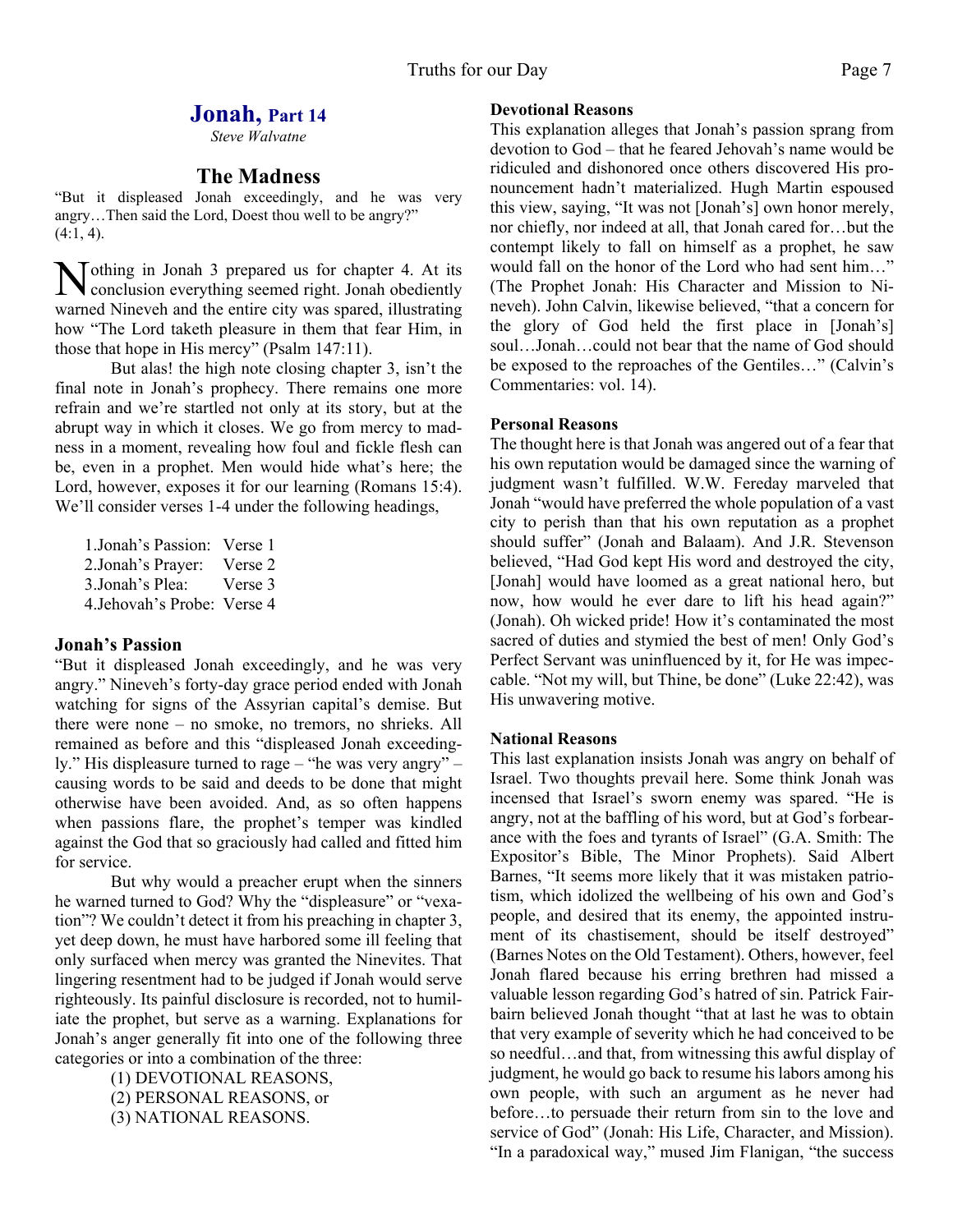of his mission had really been a failure as far as he was concerned" (What the Bible Teaches: Jonah).

Whichever explanation is most accurate, Jonah may have preached wholeheartedly at Nineveh expecting a remnant to be saved, not the entire city. That kind of result would have paralleled the flood where eight were saved, or Sodom and Gomorrah where three were saved, or Jericho where Rahab and all in her house were saved.

#### **Jonah's Prayer**

"And he prayed unto the Lord…" This is Jonah's second and last recorded prayer. The contrast between the two couldn't be starker. "He prayed his best prayer in the worst place, the fish's belly, and he prayed his worst prayer in the best place, at Nineveh where God was working…" (Warren Wiersbe: The Bible Exposition Commentary). In this last prayer, Jonah did take his problem to the Lord, but the spirit in which he prayed was anything but commendable. In chapter 1 he testified to the mariners that "I fear the Lord" (v.9), but there is little evidence of that here. In his outrage, the prophet failed to appreciate the One in whose presence he had entered. "Be not rash with thy mouth," warned the Preacher in Ecclesiastes 5:2, "and let not thine heart be hasty to utter anything before God: for God is in heaven, and thou upon earth: therefore let thy words be few."

 Jonah's words were tinged with arrogance. "Ten times (nine in the Hebrew text) in his short prayer" he referred to himself – "I," "my," "I," "my," "I," "I," "I," "my," "me," and "me" (John Butler: Jonah, The Parochial Prophet). And worse than that, he brazenly questioned God as though he knew better: "Was not this my saying when I was yet in my country?" Then, trying to take the high-road, he dares to mention a low-road moment in his life: "Therefore I fled before unto Tarshish." He spoke as if his defection was somehow honorable. What foolishness!

 The prophet continued by mentioning five attributes of Jehovah, which like his first prayer, revealed a working knowledge of Scripture (Exodus 34:6; Numbers 14:18; Psalm 86:15; 103:8; 145:8). Ordinarily, his list would have elicited praise, but Jonah had no such intent. In his madness, these attributes became weaknesses that had caused Jehovah to grant Nineveh mercy. He said, (1) "Thou art a gracious God" – One that shows favor to an inferior; (2) "Merciful" – compassionate; (3) "Slow to anger" – longsuffering, forbearing; (4) "Of great kindness" – abundantly kind and faithful; and who (5) "Repentest Thee of the evil" – readily relents from intended distress. It is sad to find a prophet enumerating these virtues as an indictment against God. It shows once again, how rage can affect clear thinking.

#### **Jonah's Plea**

"Therefore now, O Lord, take, I beseech Thee, my life from me; for it is better for me to die than to live." Was this a ploy by Jonah to force God's hand into choosing between his life and the lives of those in Nineveh? It's possible, since stunts like that commonly accompany anger. But it's also possible that indignation had blinded his spiritual vision (2 Peter 1:9). Jonah's plea, nevertheless, was so preposterous that the Lord refused to respond.

Elijah too sought death (1 Kings 19:4-5), and while his request was also misguided, it did at least emanate from a personal sense of failure. "But Jonah," said Matthew Henry, "labors to good purpose, saves a great city from ruin, and yet wishes he may die, as if having done much good, he were afraid of living to do more; he sees the travail of his soul and is dissatisfied" (Commentary on the Whole Bible). "Not so long before, he had rejoiced in deliverance from death," wrote Frederick Tatford. "Now, like a spoilt child, unable to get what it wants, his desire was to be done with the whole thing" (Jonah: The Prophet Who Deserted).

Still, as inexcusable as Jonah's actions were, we have to admire the honesty with which he pens this account through inspiration of the Holy Spirit. Hindsight it's said, is 20/20, and Jonah doubtless cringed when recalling this event. What if we were told to write our story? What would it tell? Have we ever asked amiss? (Jas. 4:3). Have we ever prayed in anger? These questions deserve solemn reflection and self-judgment. Said David, "Set a watch, O Lord, before my mouth; keep the door of my lips" (Psalm 55:22).

Also, it's worth stating that Jonah never attempted to take his own life. Even on the boat when he was to blame for the violent waters, he waited until mariners finally relented and threw him into the sea. He understood the sanctity of life, that each individual is "fearfully and wonderfully made" (Psalm 139:14). As bad as his actions were, when it came to life and death, he submitted to the will of God each time. The Bible records seven suicides (Judges 9:54; 16:30; 1 Samuel 31:4-5; 2 Sam. 17:23; 1 Kings 16:18; Matthew 27:5) and each one is associated with egregious disobedience or deceit. The taking of one's life is never envisioned in Scripture. The maxim of every believer should be,

> Our times are in Thine hand; Father, we wish them there! Our life, our souls, our all we leave Entirely to Thy care.

-William Lloyd

#### **Jehovah's Probe**

In His infinite wisdom, the Lord got to the heart of things by asking Jonah one question: "Dost thou well to be angry?" He, of course, knew Jonah, but Jonah didn't know himself. Thus, He probed the prophet – not sharply or disdainfully after the manner of Jonah – but graciously, that Jonah might realize the folly of his way.

 This is often God's method in Scripture. To Elijah He asked simply, ""What doest thou here, Elijah? (1 Kings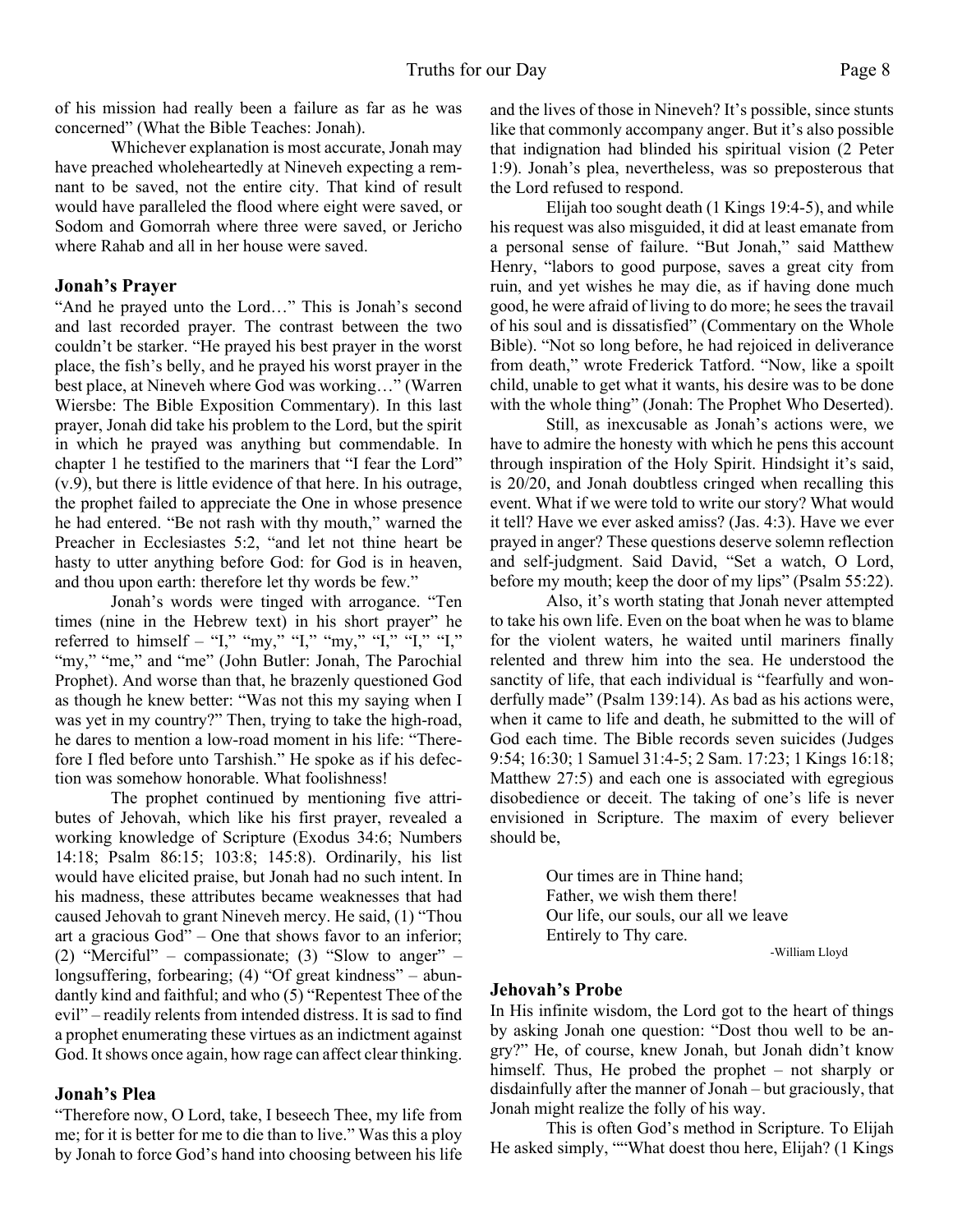19:9, 13), forcing the fearful prophet to reevaluate his movements. To the curious woman at Samaria's well, He said, "Go, call thy husband," a statement that pierced her veneer and led to salvation (John 4:16). To the rich young ruler seeking eternal life, He said, "Sell all that thou hast and distribute unto the poor, and thou shalt have treasure in heaven," a statement that tested the man's sincerity and led to his sorrowful departure (Luke 18:18-23).

 Jonah offered no response to Jehovah's probing. For the moment at least, his mouth was stopped. What could he say? If his attitude was wrong, then other things were wrong. What he didn't know then, but must have known later, was that God's probing was a blessing in disguise. Like an initial burst of fire retardant, it was meant to dampen his rage. But more would be needed. Much more. We'll look at that in our next paper.

*(continued)*

#### **Members of Christ**

**Thou hast no tongue, O Christ, as once of old, To tell the story of Thy love Divine, The story still as strange, as sweet, as true; But there's no tongue to tell it out but mine.**

**Thou hast no hands, O Christ, as once of old, To feed the multitudes with bread Divine; Thou hast the Living Bread, enough for all; But there's no hand to give it out but mine.**

**Thou hast no feet, O Christ, as once of old, To go where Thy lost sheep in desert pine; Thy love is still as deep, as strong, as kind; But now Thou hast no feet to go but mine.**

**And shall I use these ransomed powers of mine For things that only minister to me'.**

**Lord! Take my tongue, my hands, my feet, my all;**

**And let them live, and give, and go for Thee!** Anonymous.

#### **The Lord my Helper**

*William Williams*, of Venezuela (deceased)

 $\sum$  hether in the old or new testament, it is very noticeable that the moment a living faith was exercised in the living God, a triune foe was aroused, a fight was begun which knew no respite nor truce until the line was crossed: and in the old dispensation the warring patriarch was "gathered to his fathers" or in the brighter light of the new "present with the Lord" rewarded the victorious saint.

 In the old regime, we have the real, literal warring against the world, the flesh and the devil, while in the new, the fight is none the less real, but it is more moral and spiritual. The world to the Old Testament saint was Egypt with its Hagars, cattle, lice and love: to the new it is that subtle influence all around us where pleasure, ease, money and mirth would make us forget heaven and home, Christ and the crowning day.

 In like manner the flesh, during the dispensation of shadows of good things to come, harassed the people of God in a more material sense than in this day of a full orbed revelation, where we can discover its subtle workings in a more intelligent way, having to cleanse ourselves from its filth, not merely in what is generally accepted as its outward manifestations; but in its spiritual insinuations as well: "having therefore these promises dearly beloved, let us cleanse ourselves from all filthiness of the flesh and spirit." (2 Corinthians 7:1).

 Then from Genesis to Malachi we have the devil dogging the steps of the people of God. But he could only act on what they knew, and as an earthly people he sought to hinder God's mind and purpose toward them. But to us on whom "the true light now shineth" his opposition is never, perhaps, more difficult and dreadful than when he plays the role of an "angel of light."

 Thus a great part of the experience of the people of God is in warning and wrestling with this three-fold foe. This is why, in the Psalms, for example, which is the Book of experience, we have so much taken up with fighting and kindred expressions such as Rock, Shield, Sun, Strong, Tower, Keeper, Deliverer, Helper, etc., and this is why this wonderful Book of Psalms has so appealed and comforted God's people in all ages, because herein they find, when harassed and ready to faint because of the persistent attacks of the world, flesh and devil, God-breathed words expressing their very condition, and then a little word just fitting in and coming from Himself, so that we have to underline it and say with the inspired writer: "How precious also are thy thoughts unto me, O God! How great is the sum of them." (Psalm 139:17).

 In looking over my beloved Newberry of 18 years use I see more underlined texts in the Psalms than in any other book. Those who leave friends, home and comfort to carry the gospel to foreign lands usually find this Book of